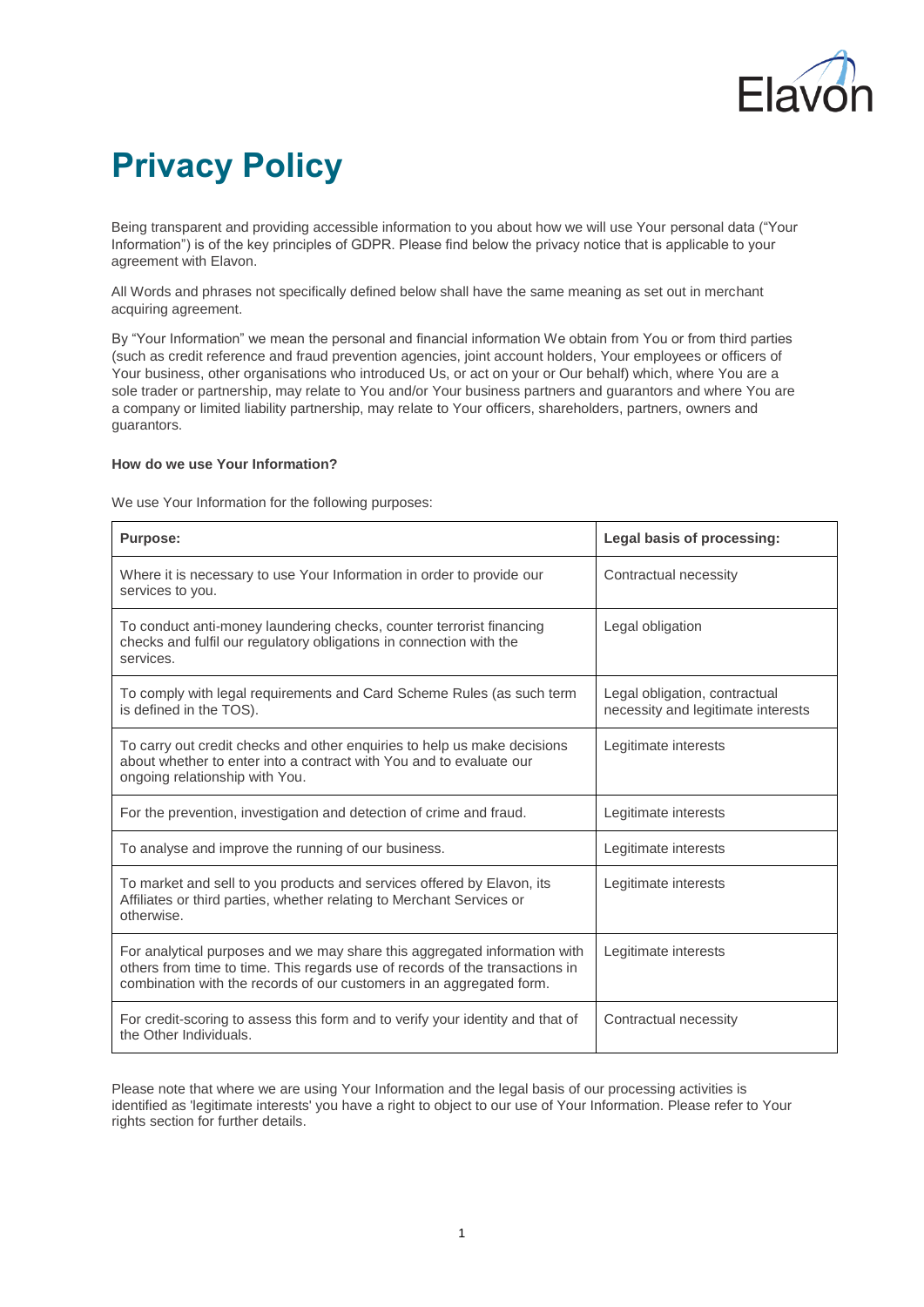

## **How do we share Your Information?**

We may at any time give Your Information to:

- Any organisation who introduced Us or who acts on Your behalf to allow them to provide services to you and/or to allow them to conduct, monitor and analyse their business;
- Service providers, advisors and agents providing services to Us (including our group companies and Affiliates);
- Card Schemes covered by the TOS:
- VMAS™ and MATCH™ in order to report Customer's business name and the name of Customer's principals to the VMAS™ and MATCH™ listings pursuant to the Card Scheme Rules.
- Anyone who has a legal right to require disclosure of your information or to whom we are permitted by law to disclose your information (this may include third parties such as bailiffs, receivers, the police and the courts);
- Regulatory bodies where required for regulatory purposes;
- Credit reference agencies and fraud prevention agencies (for more information on these disclosures please see below);
- Our professional advisors in order to obtain advice in relation to our relationship with you;
- Any person to whom we assign or sub-contract any of the rights or obligations under our agreement with you;
- Third party investors or potential investors in Elavon or its Affiliates or otherwise in the event of the sale, disposal, merger or transfer of the business of Elavon or its Affiliates, or obtaining financing for Elavon's business, or negotiations in connection with that purpose.

In addition, We may at any time give Your Information to any organisation that requires disclosure of Your Information for regulatory purposes or as a matter of law whether or not their power is derived from an Act/Acts of Government. You further acknowledge and agree that any information provided in connection with this form and all other relevant information, may be supplied by Us to our Affiliates for all of the purposes listed above.

#### **Overseas transfers of Your Information**

We may transfer Your Information to countries outside the European Economic Area (EEA) where data protection laws may not be as strict as they are in the EEA. If we do so we will put in place appropriate controls to ensure that Your Information is protected adequately, in particular through standard data protection model clauses adopted by the European Commission. For more information about these controls please contact us at **[EUDataProtectionOffice@elavon.com.](mailto:EUDataProtectionOffice@elavon.com)**

#### **For how long do we keep Your Information?**

We will keep Your Information for as long as we have a contract with you and for as long as we need Your Information for regulatory or evidential purposes after expiry of termination of your contract.

#### **Your rights**

Individuals have the following rights under data protection legislation:

- a right to ask for a copy of their personal data
- a right to ask Us to delete or correct any information We hold about them that is inaccurate;
- a right to request erasure of information in certain circumstances:
- a right to data portability (this is a risk to ask for Your Information in a commonly used electronic format where information has been provided by the individual and the legal basis for processing that information is consent or contractual necessity);
- a right to restrict processing and a right to object to processing activities in certain circumstances;
- a right to stop Your Information from being used for direct marketing purposes; and
- a right to lodge a complaint with the Data Protection Commissioner (or other supervisory authority in the European Union) if You believe that Your Information has not been processed in accordance with the requirements of the data protection legislation.